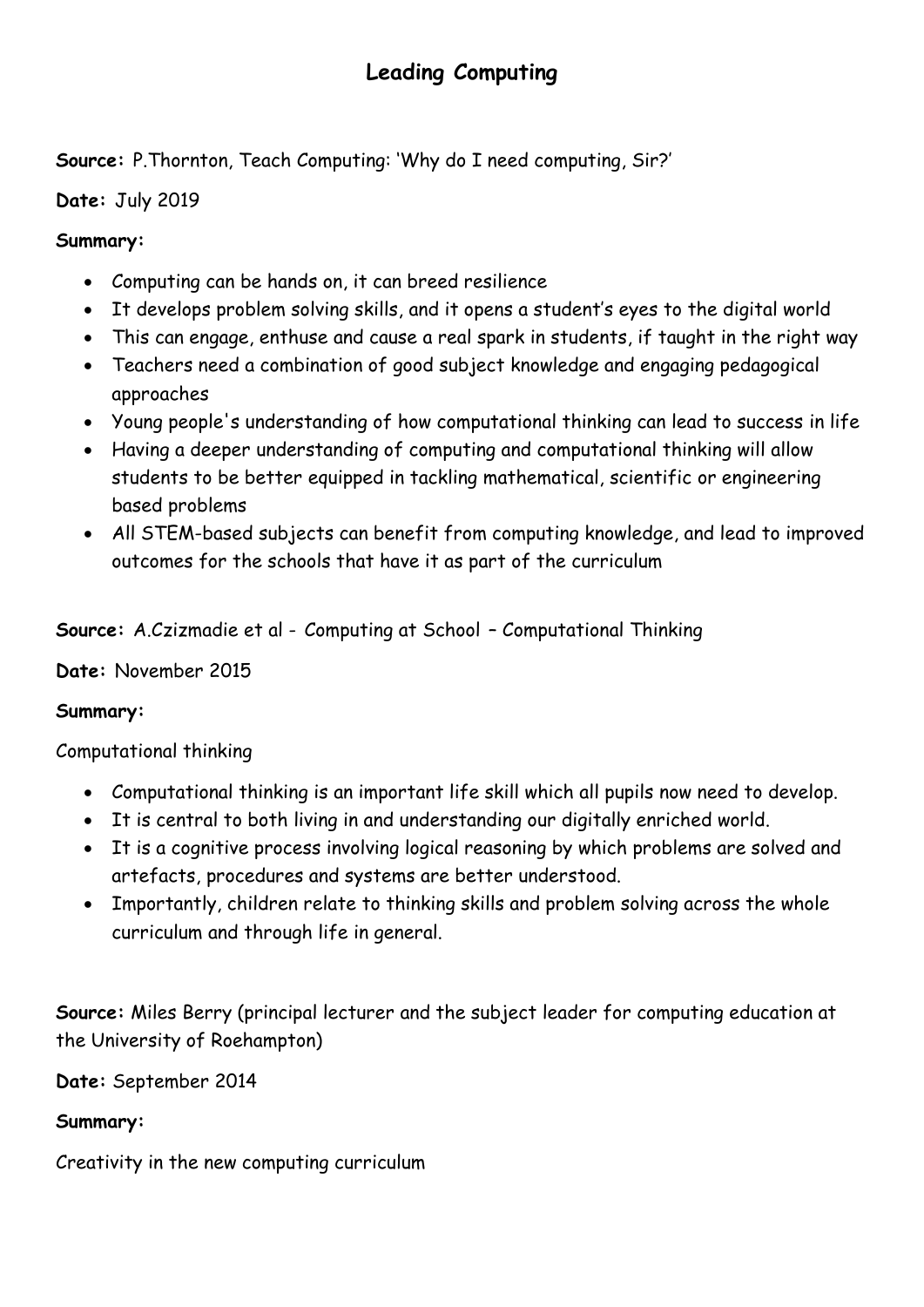- The computing programme of study speaks of pupils coming to understand and change the world through computational thinking and creativity and includes as one of its aims that pupils become creative users of ICT.
- Creativity starts with Sir Ken Robinson's notion of 'the process of having original ideas that have value'.
- There should be scope in computing education for pupils to do their own original work
- Creativity has to involve making something: not necessarily a physical artefact, but designing algorithms and making programs, systems and content across a range of digital media which will all draw on, and allow pupils to express, their creativity.
- The focus of computing is to be creative, often collaborative, where pupils can apply their own originality and engage in a process of designing, implementing, reviewing and, often revising, reflecting the way in which software and digital content are developed beyond the classroom.

## **Source:** Miles Berry: Computing in the National Curriculum – A guide for primary teachers

<https://www.computingatschool.org.uk/data/uploads/CASPrimaryComputing.pdf>

### **Date:** Published 2013

### **Summary:**

- Computing is a practical subject in which invention and resourcefulness are encouraged.
- Information technology things that have long been part of ICT in schools, such as finding things out, exchanging and sharing information, and reviewing, modifying and evaluating work, remain as important now, for a broad and balanced technological education, as they ever were.
- Lack of clarity as to whether pupils leave primary school with much knowledge of how computers, software, the internet, the web and search engines work.
- Emphasis on children learning and remembering more about how computers and computer systems work, and how they are designed and programmed. Pupils studying computing will gain an understanding of computational systems.
- The focus of the new programme of study moves towards programming and other aspects of computer science – this has often been overlooked previously.
- The core of computing is computer science pupils are taught the principles of information and computation, how digital systems work and how to put this knowledge to use through programming. Building on this knowledge and understanding, pupils are